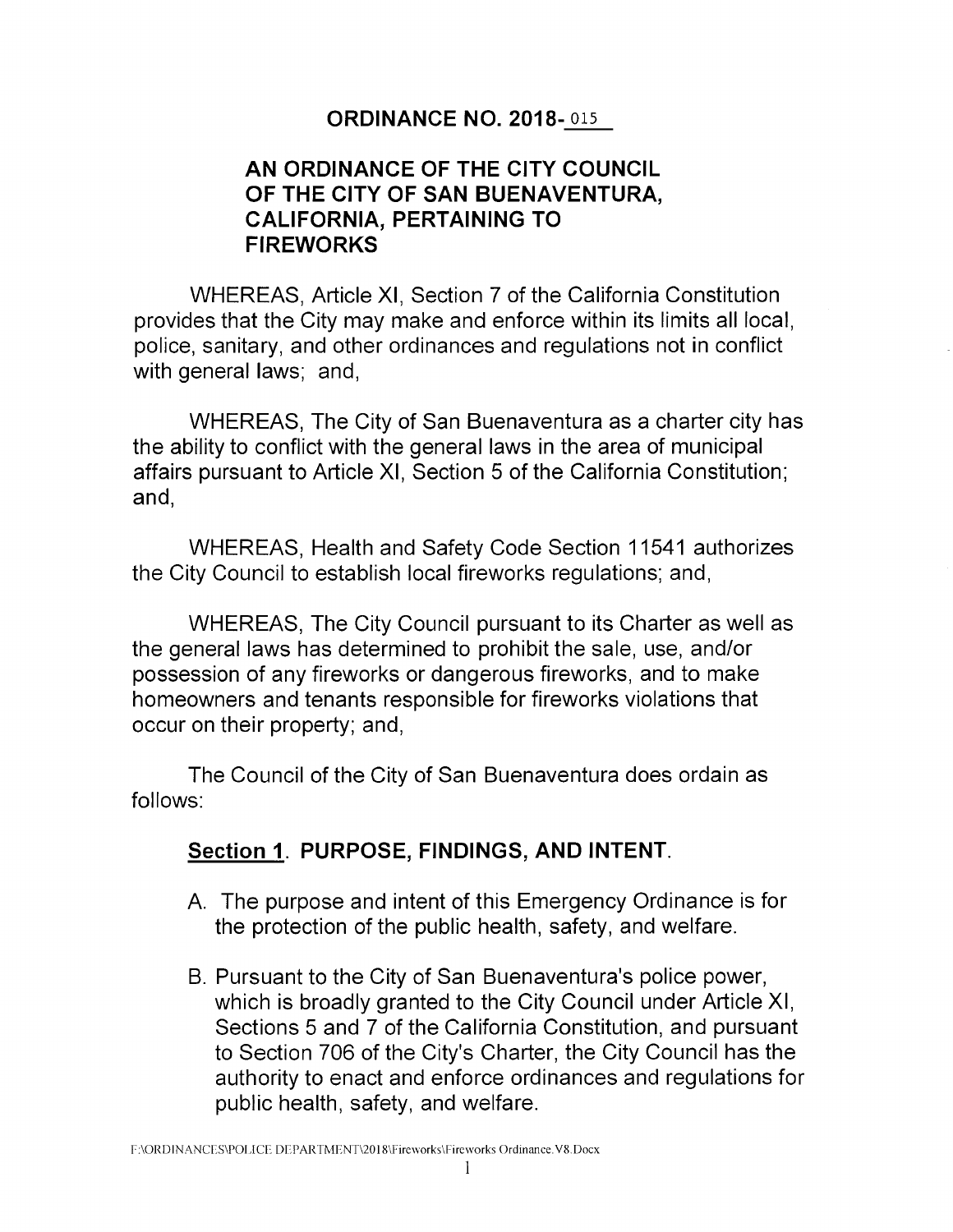- C. Health and Safety Code Section 12541 authorizes the City Council to establish local fireworks regulations.
- D. Fireworks pose a serious fire hazard which can result in injuries and/or property damage.
- E. Apart from fire hazards, the noise from fireworks has negative impacts upon the quality of life of infants and small children, the infirm, and persons with post-traumatic stress disorder. Animals, such as house pets and wildlife, are easily terrified by fireworks. Pets are prone to panic, and commonly escape from their owners because of this noise.
- F. Complaints about fireworks place a strain on public safety resources, especially on the Independence Day holiday. During 2017, the Police Department received 479 disturbance calls that involved fireworks (314 of these calls were received during the months of June and July). On July 4 alone, the Police Department received 113 fireworks disturbance calls.
- G. The U.S. Fire Administration recently determined that children under the age of fifteen (15) years suffered 45% of all injuries from fireworks. According to national statistics issued by the United States Consumer Product Safety Commission in their 2016 Fireworks Annual Report, which was released in June 2017, there were four (4) fireworksrelated deaths and an estimated 11, 100 fireworks-related injuries. These injuries frequently resulted from users playing with lit fireworks or igniting fireworks while holding them.
- H. There clearly exists a "fireworks season" in June and July which sees a higher use of fireworks based upon the statistics of Police Department disturbance calls that involve fireworks, which should be addressed immediately.
- I. The Southern California region continues in a drought condition which acerbates fire danger—especially during the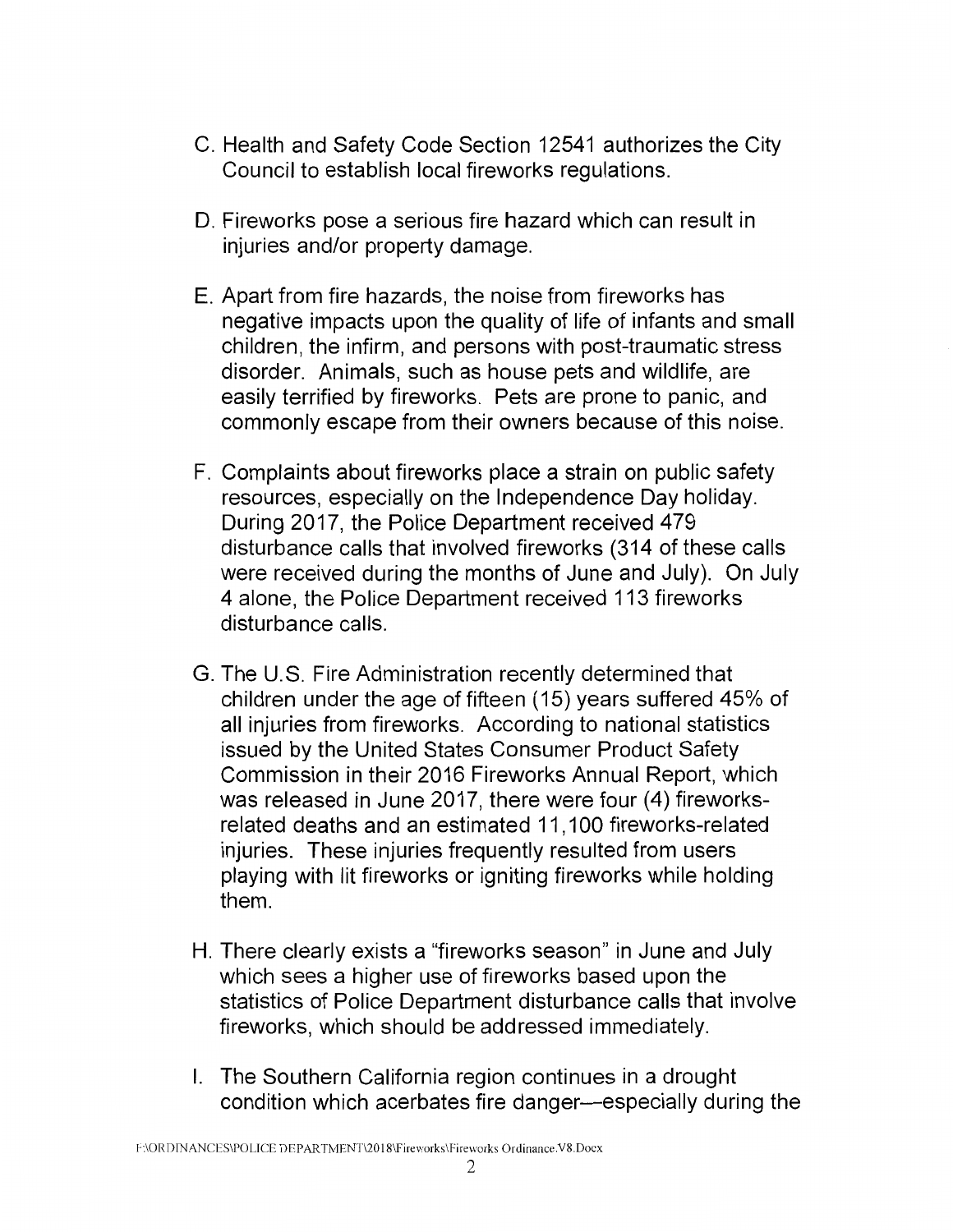hot summer months. The use of fireworks poses a real danger of causing a major fire disaster in the City.

J. The City of San Buenaventura is still recovering from the Thomas Fire, the worst fire related disaster in the City's history. Even after this tragic event, the risk of fire danger remains high.

**Section 2. ADDITION TO CODE.** Division 10, "Public Peace and Morals," of the San Buenaventura Municipal Code is hereby amended by the addition of Chapter 10.852, "Fireworks Prohibited, Property Owner/Tenant Liability," to read as follows:

"Chapter 10.852

## Fireworks Prohibited, Property Owner/Tenant Liability

# **Sections:**

Sec. 10.852.010 - Definitions.

Sec. 10.852.020 - Prohibition.

Sec. 10.852.030 - Violation.

# **Sec. 10.852.010 - Definitions.**

For the purposes of this chapter, the following words and phrases in italics shall have the following meaning:

Dangerous Fireworks shall be defined as set forth in California Health and Safety Code Section 12505, as such definition may be amended from time to time by the California Legislature.

Fireworks shall be defined as set forth in California Health and Safety Code Section 12511, as such definition may be amended from time to time by the California Legislature.

Responsible person shall mean a person or persons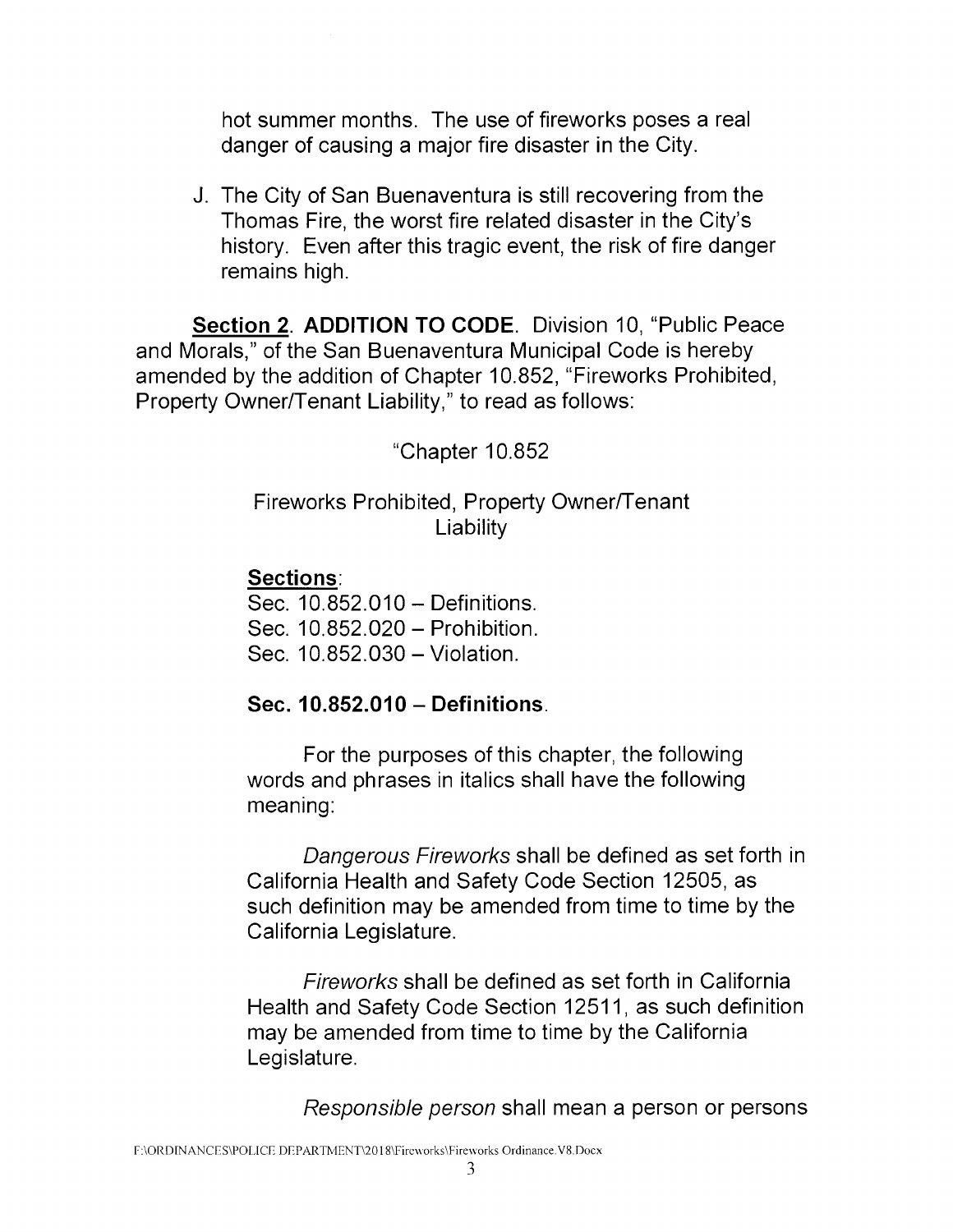with a right of possession of the residence or other private property at which fireworks or dangerous fireworks are sold, offered for sale, used or possessed. A responsible person includes, but is not limited to:

1. Owner(s) and/or lessee(s) of the residence or other private property where fireworks or dangerous fireworks are sold, offered for sale, used or possessed;

2. Tenant of the residence or other private property where fireworks or dangerous fireworks are sold, offered for sale, used or possessed; and,

3. Person(s) in charge of the residence or other private property where fireworks or dangerous fireworks are sold, offered for sale, used or possessed.

#### **Sec. 10.852.020 - Prohibition.**

A. In addition to the provisions of Section 14.010.010 of the San Buenaventura Municipal Code adopting the California Fire Code and Section 14.010.020.8.55 of said Municipal Code prohibiting the manufacturing, possession, storage, sale, use and handling of fireworks, no person shall sell, offer to sell, use or have in his or her possession within the City any fireworks or dangerous fireworks, except as provided in San Buenaventura Municipal Code Section 14.010.020.8.55.

B. Except as provided in San Buenaventura Municipal Code Section 14.010.020.8.55, no responsible person shall allow or permit the sale, offer to sell, use or possession of fireworks or dangerous fireworks on their property when the responsible person knows or should know that the sale, offer to sell, use or possession of fireworks or dangerous fireworks at the property is prohibited.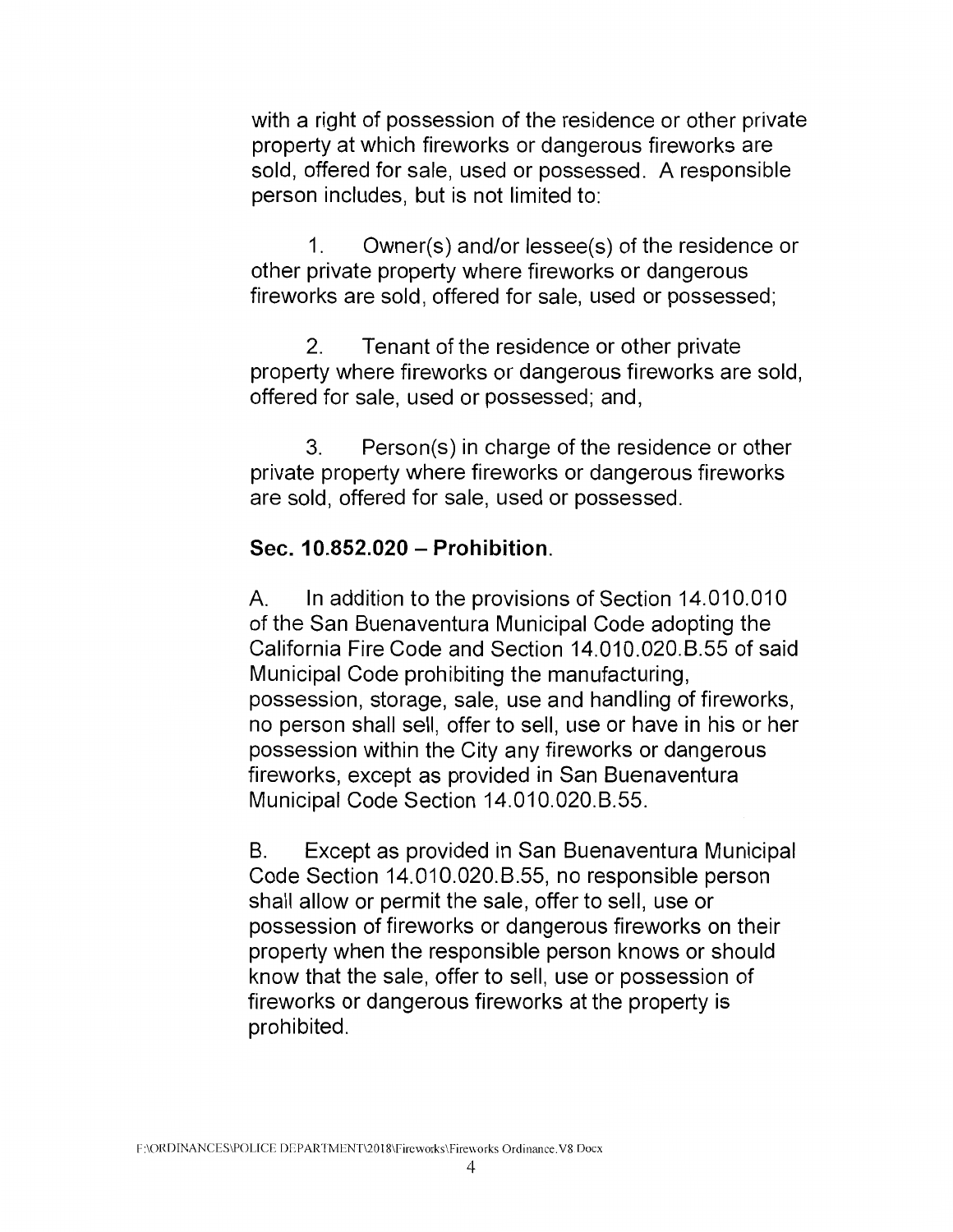**Sec. 10.852.030 - Violation.** 

Any person violating a provision of Section 10.852.020 of this Code shall be subject to a fine in accordance with Division 1 Chapter 1.050 of this Code or is guilty of a misdemeanor."

**Section 3. RECITALS.** The foregoing recitals are true and correct.

**Section 4. ORDINANCE SUMMARY.** The City Clerk shall cause a summary of this Emergency Ordinance to be published in accordance with City established policies.

**Section 5. SEVERABILITY.** If any section, subsection, sentence, clause, or phrase of this ordinance is for any reason held to be invalid or unconstitutional by a decision of any court of competent jurisdiction, such decision will not affect the validity of the remaining portions of this ordinance. The City Council declares that it would have passed this ordinance and each and every section, subsection, sentence, clause, or phrase not declared invalid or unconstitutional without regard to whether any portion of the ordinance would be subsequently declared invalid or unconstitutional.

PASSED and ADOPTED this 16thday of July 2018.<br> **Call And Tunor** 

Neal Andrews, Mayor

ATTEST:

ntoinette mmars

ANTOINETTE M. MANN, MMC, CRM CITY CLERK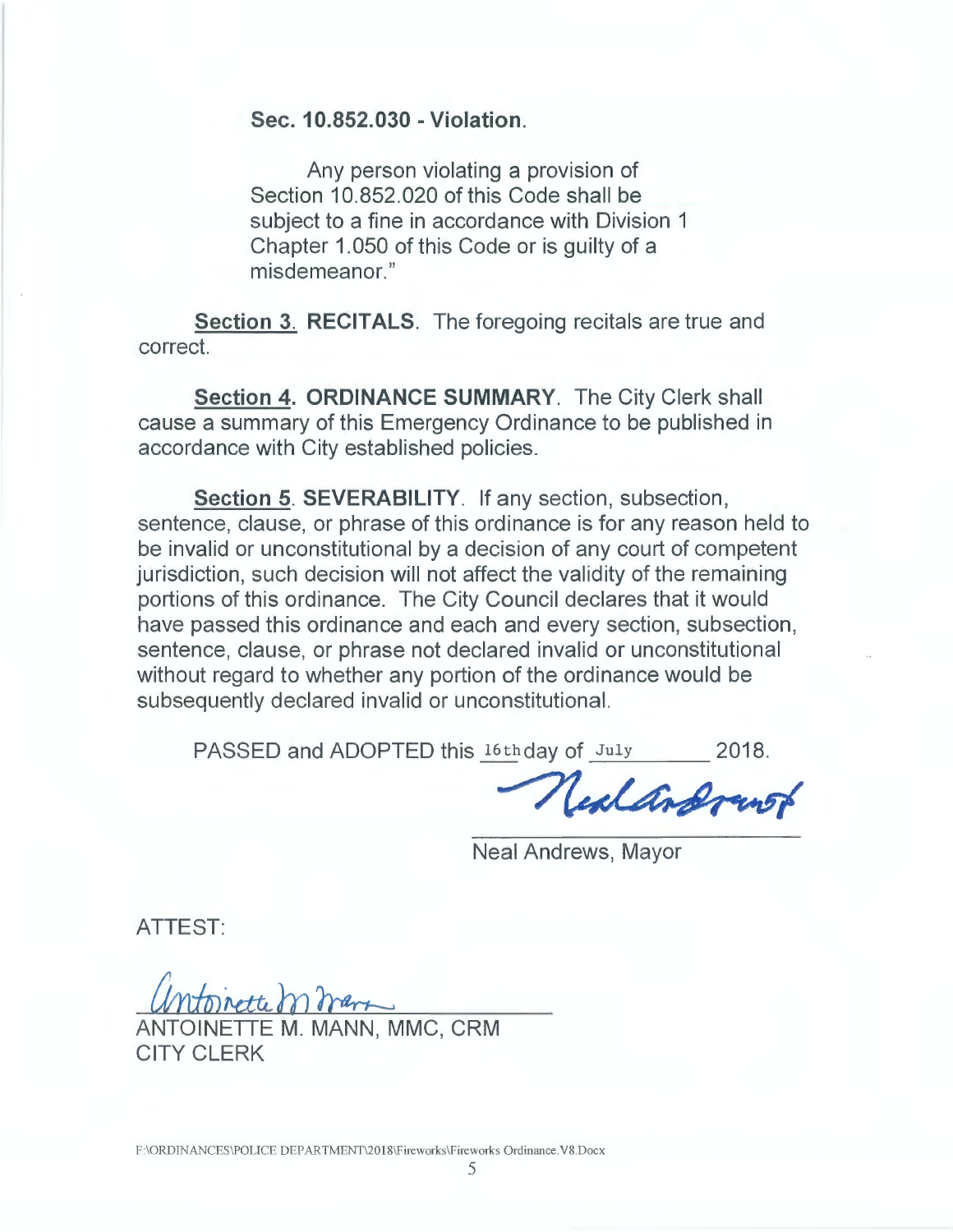**APPROVED AS TO FORM Gregory G. Diaz, City Attorney** 

By: UNK DEGENNA  $\frac{64.16}{\pi}$ 

**Assistant City Attorney** 

and Colorador March